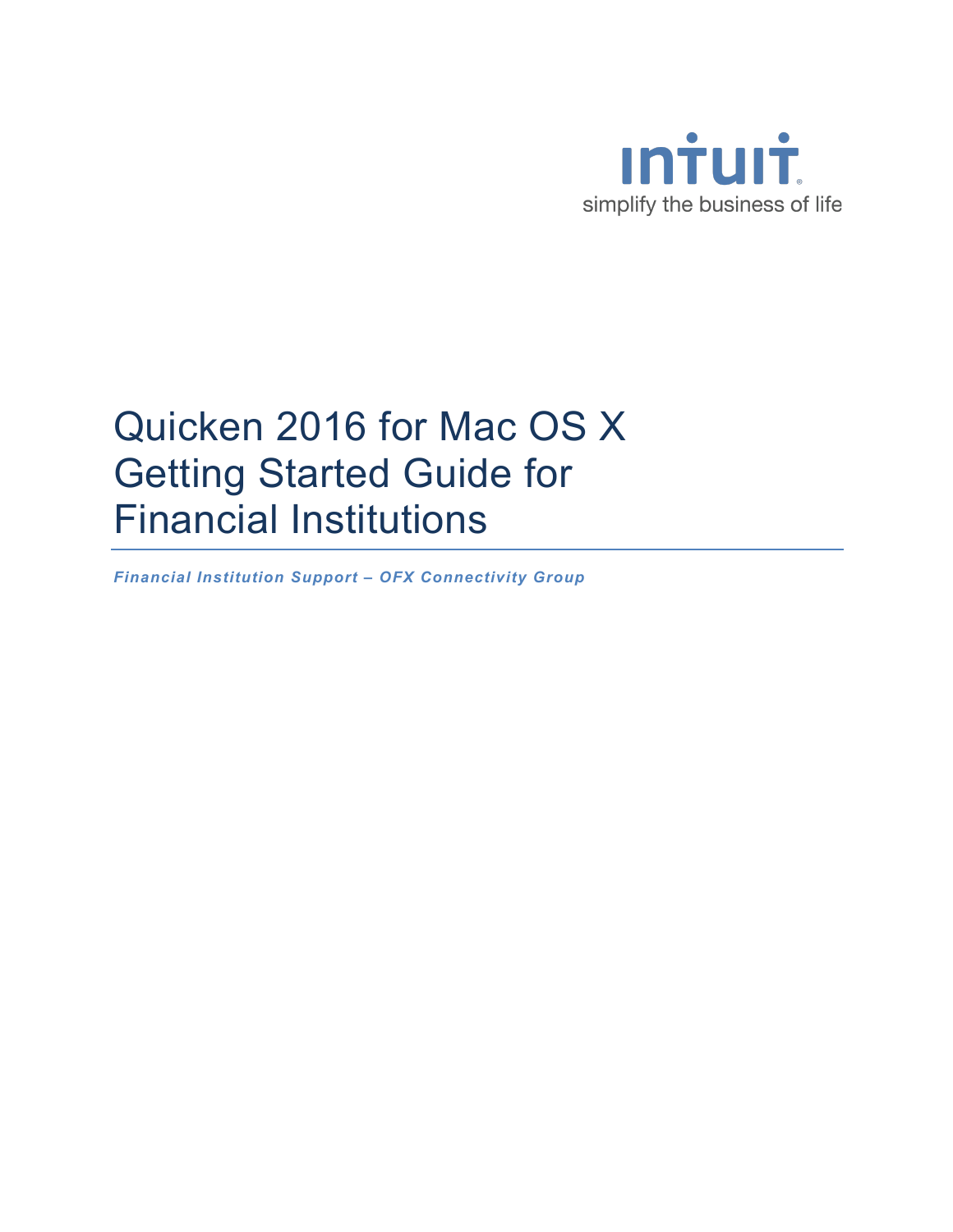# **Table of Contents**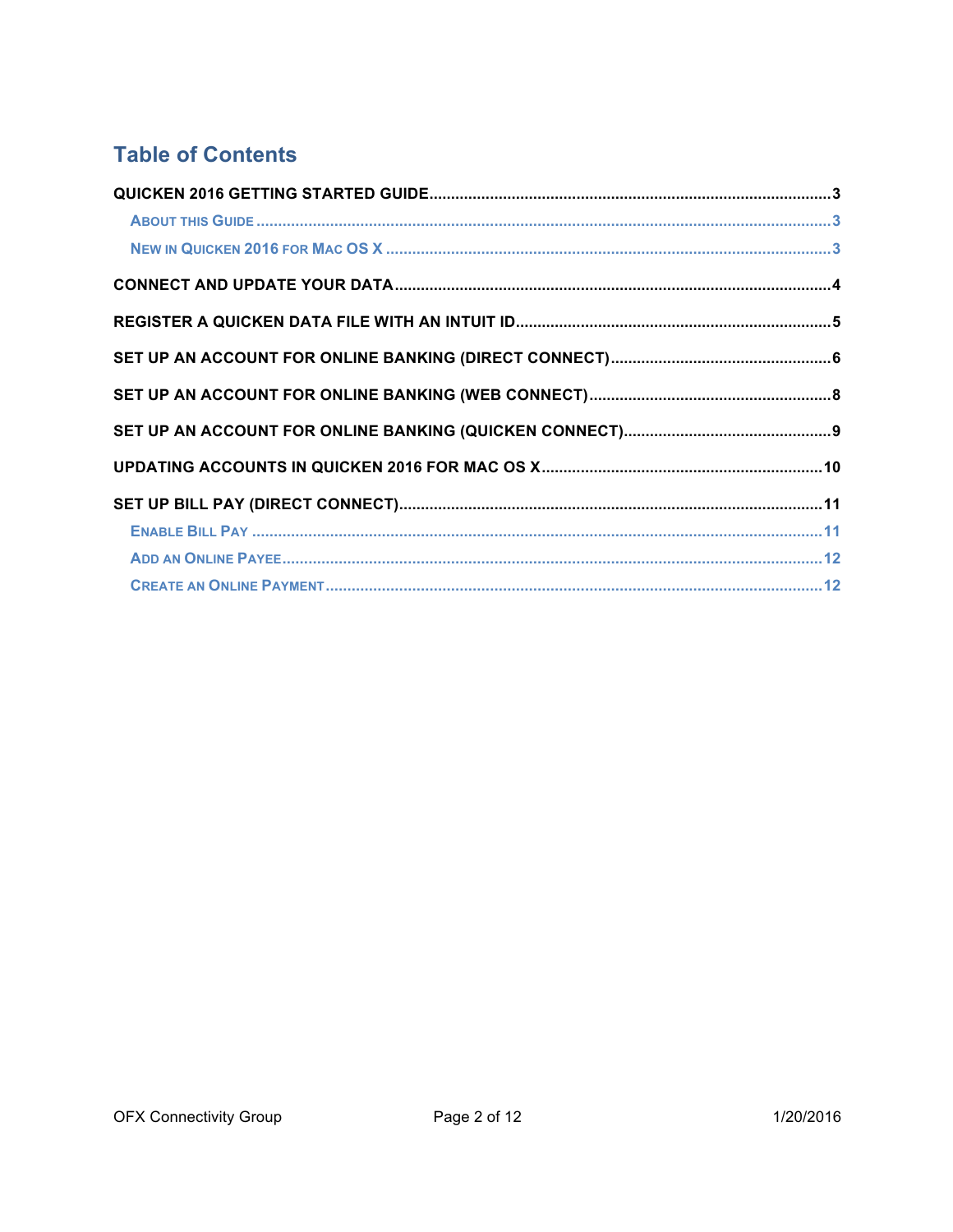## **Quicken 2016 Getting Started Guide**

#### *Thank you for choosing Quicken!*

#### **About this Guide**

This guide helps you get started with Quicken 2016 for Mac OS X as quickly as possible. You'll learn:

- What you will need to get started
- How to set up an account for online banking (Direct Connect, Web Connect & Express Web Connect)
- How to set up Bill Pay (Direct Connect-only)

#### **New in Quicken 2016 for Mac OS X**

Quicken 2016 for Mac OS X includes a new feature not found on previous versions.

#### **Bill Pay via Direct Connect**

- Now pay all of your bills in Quicken
- Transfer money between bank accounts at the same bank

This is a separate service from bill pay or online banking.

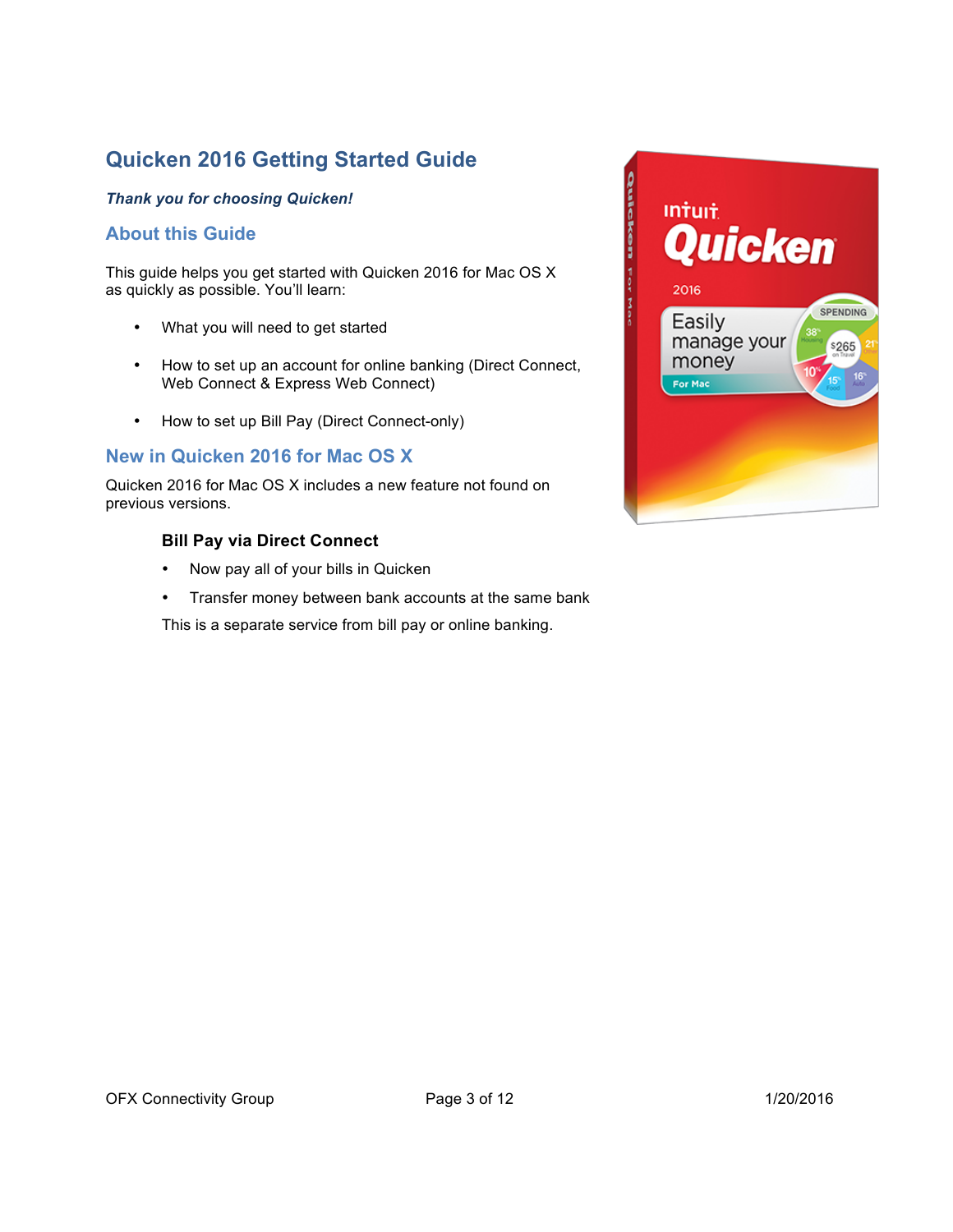## **Connect and Update your Data**

Before you set Quicken to download transactions you may need to contact your financial institution (FI) for the following information:

- Customer ID
- Personal Identification Number (PIN) or password

For Quicken Web Connect/Express Web Connect accounts, use the same customer ID and PIN/password as your financial institution website. For Direct Connect, they may be different. Please contact your financial institution to verify your Direct Connect login information.

IMPORTANT: You should back up your Quicken Data File before setting up your accounts for the first time. Choose **Help > Quicken Help** and search for **Back Up** for backup instructions.

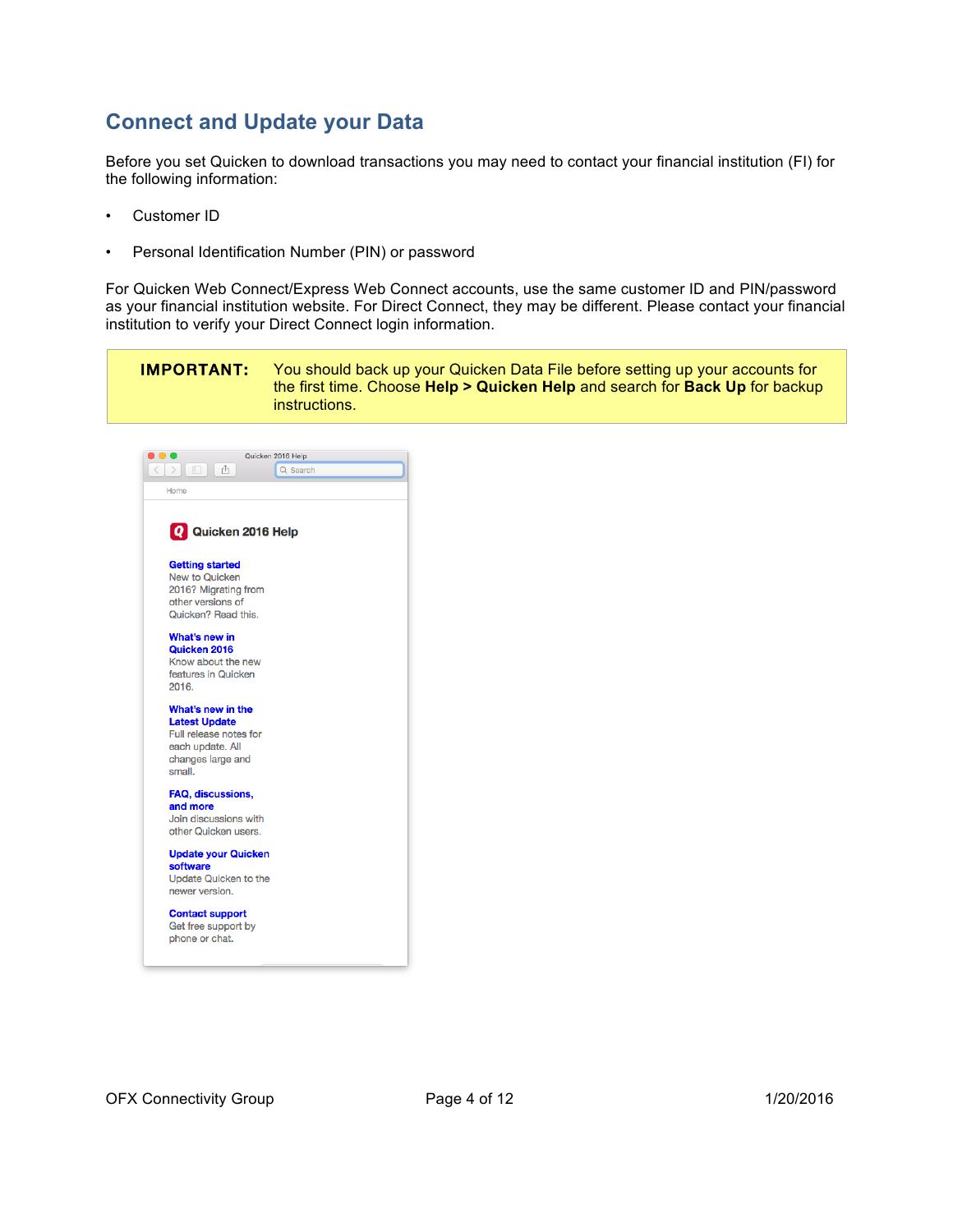## **Register a Quicken Data File with an Intuit ID**

When you set up an account for online banking, Quicken requires you to register your Quicken file with an Intuit ID. If you already use other Intuit products, like TurboTax or QuickBooks, you may already have an Intuit ID.

- 1. Fill in the Intuit ID and password.
- 2. If don't have an Intuit ID, click **Create a new Intuit ID** to proceed.

| Intuit ID                         | You can sign in with the same Intuit ID you use for other<br>Intuit products such as TurboTax.com, Quickbooks |
|-----------------------------------|---------------------------------------------------------------------------------------------------------------|
| Password                          | Online, or Quicken for Windows.<br>Don't have an Intuit ID?                                                   |
|                                   | Create a new Intuit ID                                                                                        |
|                                   |                                                                                                               |
| Sign In                           |                                                                                                               |
| I forgot my Intuit ID or password |                                                                                                               |
|                                   |                                                                                                               |
|                                   |                                                                                                               |
|                                   |                                                                                                               |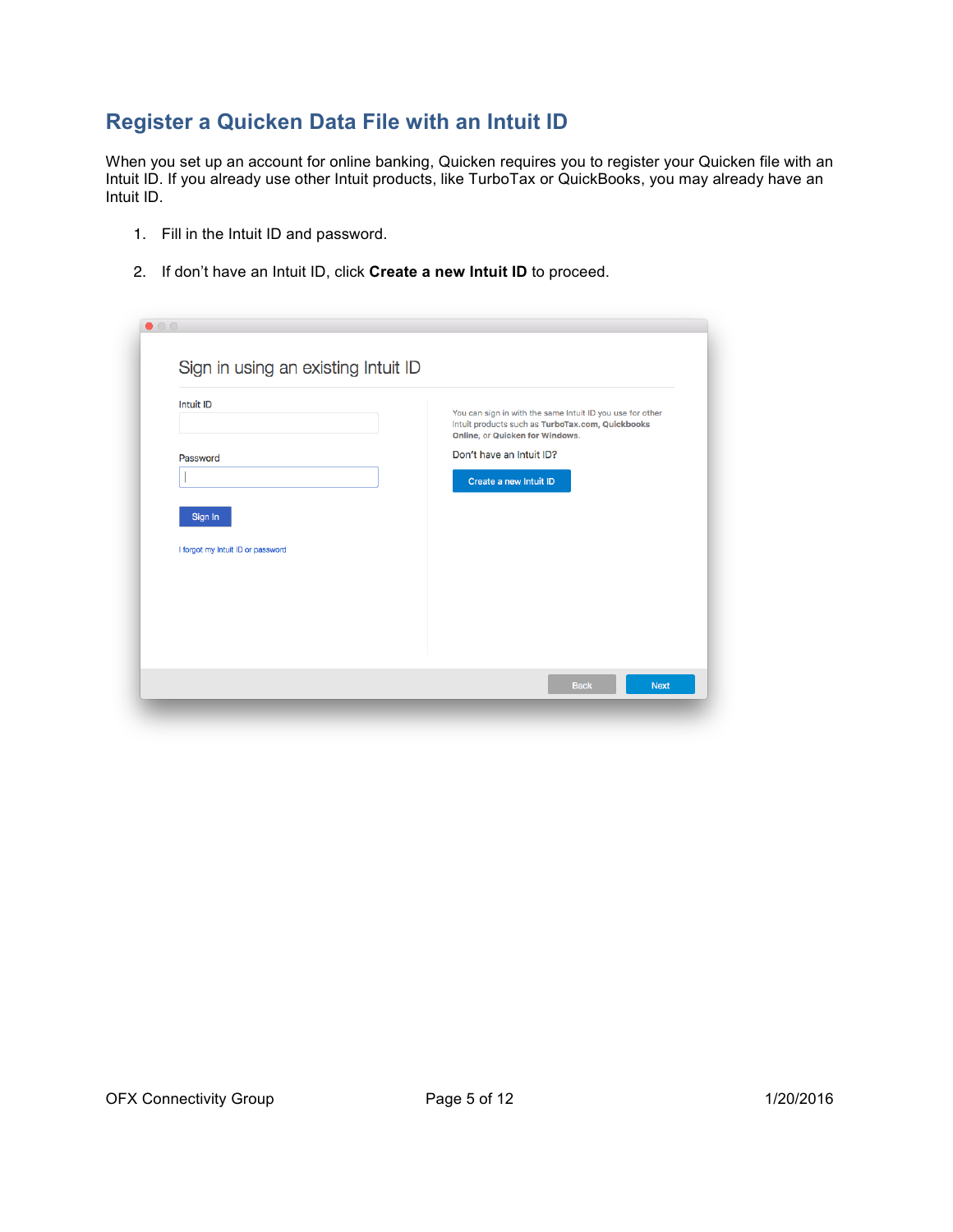### **Set Up an Account for Online Banking (Direct Connect)**

1. Click **Add Account** on the Sidebar.



2. Choose the type of account you want to set up.



- 3. After you choose the type of account you want to add, you will see the financial institution selection screen. Type the name of your financial institution to filter the list.
- 4. When your financial institution shows in the list, select it and click **Continue**.

| Select your bank. Use the search field or select from the list below.                                                                                                                 |                                                                      |
|---------------------------------------------------------------------------------------------------------------------------------------------------------------------------------------|----------------------------------------------------------------------|
| $\bullet$<br>$Q$ anyto<br><b>Best Results</b><br>_Anytown Bank<br><b>Anytown Bank</b><br>Anytown Bank - WC<br>Anytown Bank_<br><b>Anytown Broker</b><br>Anytown Financial Institution | (i)<br>Anytown Bank_<br>Phone: 800-900-1000<br>http://www.intuit.com |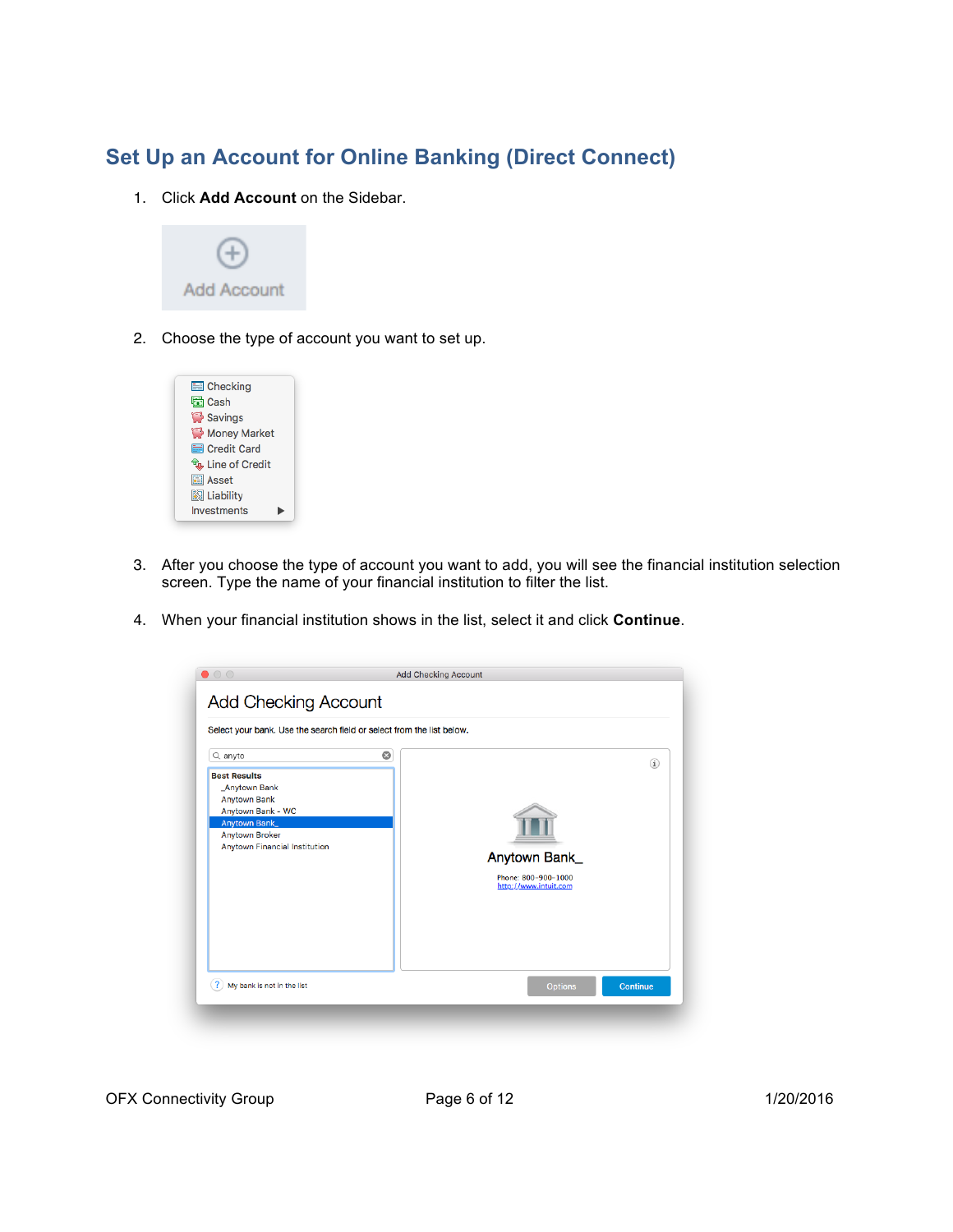| <b>IMPORTANT:</b> | Be sure to select the correct financial institution, because some financial |
|-------------------|-----------------------------------------------------------------------------|
|                   | institutions may appear more than once. If you have any questions about     |
|                   | which listing to choose for Direct Connect, please contact your financial   |
|                   | institution.                                                                |

5. Quicken will now display a login screen: type your Direct Connect credentials and follow the prompts to add your accounts to Quicken 2016.

| $\circ$                                                                                           | <b>Add Checking Account</b>                                                 |                    |
|---------------------------------------------------------------------------------------------------|-----------------------------------------------------------------------------|--------------------|
|                                                                                                   | Enter Login Information for Anytown Bank_                                   |                    |
|                                                                                                   | This will allow you to connect directly to your bank and download activity. |                    |
|                                                                                                   |                                                                             |                    |
|                                                                                                   |                                                                             |                    |
|                                                                                                   | <b>Customer ID:</b>                                                         |                    |
|                                                                                                   | Password/PIN:<br>Add Password to Keychain                                   |                    |
|                                                                                                   |                                                                             |                    |
|                                                                                                   |                                                                             |                    |
|                                                                                                   |                                                                             |                    |
|                                                                                                   |                                                                             |                    |
|                                                                                                   |                                                                             |                    |
| Protecting your financial information is absolutely<br>critical to us. Learn more about security. |                                                                             | Continue<br>Cancel |
|                                                                                                   |                                                                             |                    |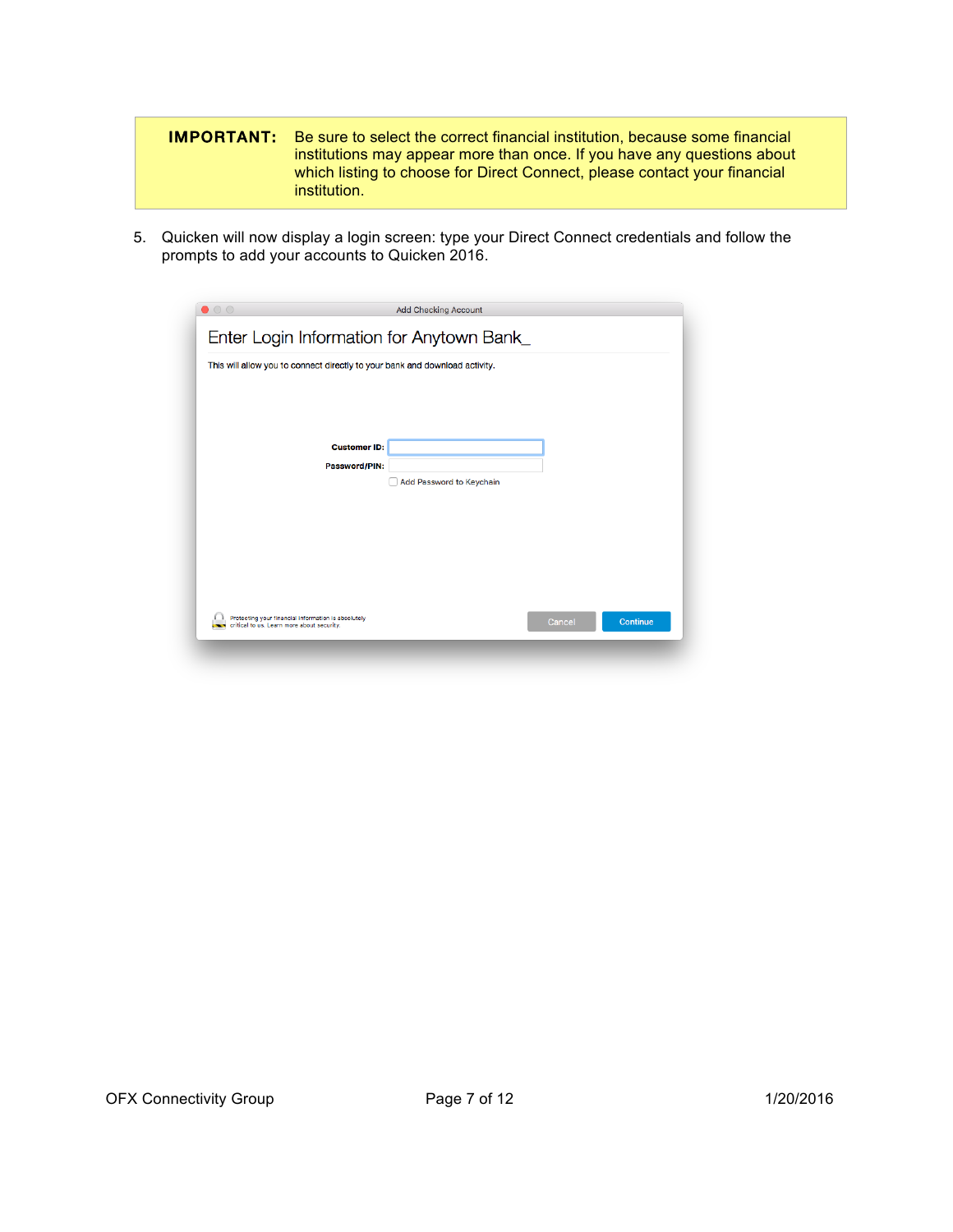# **Set Up an Account for Online Banking (Web Connect)**

- 1. Log into your financial institution's web site.
- 2. Download your transactions according to your financial institution's instructions.
- 3. If you are given a choice for your download format, choose "Quicken Web Connect (\*.QFX)" and save the file to your computer.

**NOTE:** These instructions assume you will save the download to your computer. If you "open" it instead, your web browser should open Quicken and begin to import the transactions. If you plan to open the file directly, we recommend that you have your Quicken data file open in Quicken 2016 for Mac OS X before Step 2.

- 4. Open Quicken, then choose **File > Import > Bank or Brokerage File (OFX, QFX)…** You will see an import dialog.
- 5. Navigate to and select the file you downloaded in Step 2, then click **Open**.
- 6. Click **Link an Existing Account** if you have an appropriate account in the account list. If you don't have an account yet, click **Create a new account** and enter a nickname for that account.
- 7. Click **Import**.
- 8. Click **OK** to confirm and finish.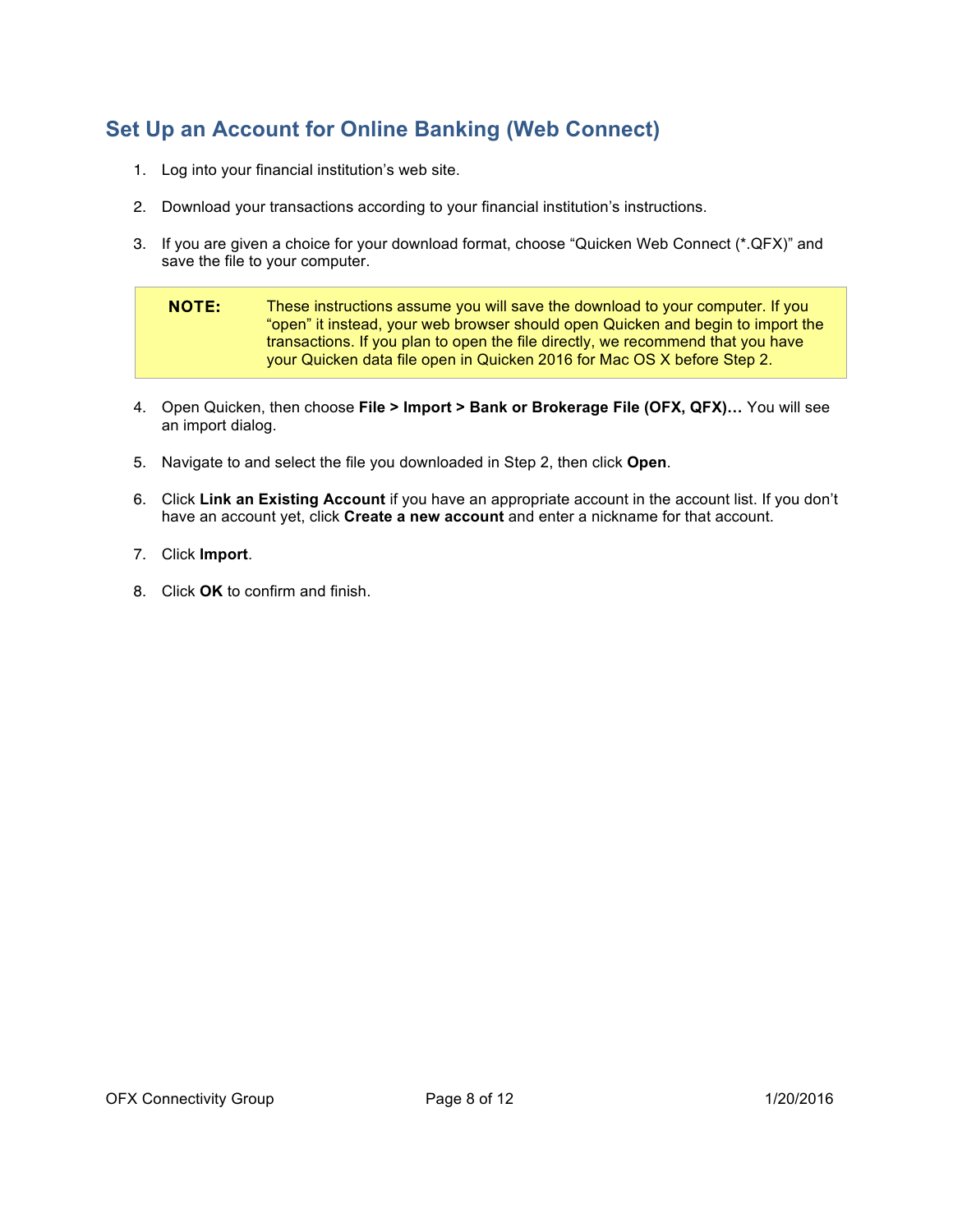# **Set Up an Account for Online Banking (Quicken Connect)**

1. Click **Add Account** on the Sidebar.



2. Choose the type of account you want to set up.



- 3. After you choose the type of account you want to add, you will see the financial institution selection screen. Type the name of your financial institution to filter the list.
- 4. When your financial institution shows in the list, select it and click **Continue**.

| Select your bank. Use the search field or select from the list below.                                                                                                          |                                                                                        |     |
|--------------------------------------------------------------------------------------------------------------------------------------------------------------------------------|----------------------------------------------------------------------------------------|-----|
| $Q$ anyto<br><b>Best Results</b><br><b>Anytown Bank</b><br><b>Anytown Bank</b><br>Anytown Bank - WC<br>Anytown Bank_<br><b>Anytown Broker</b><br>Anytown Financial Institution | $\boldsymbol{\omega}$<br>Anytown Bank_<br>Phone: 800-900-1000<br>http://www.intuit.com | (i) |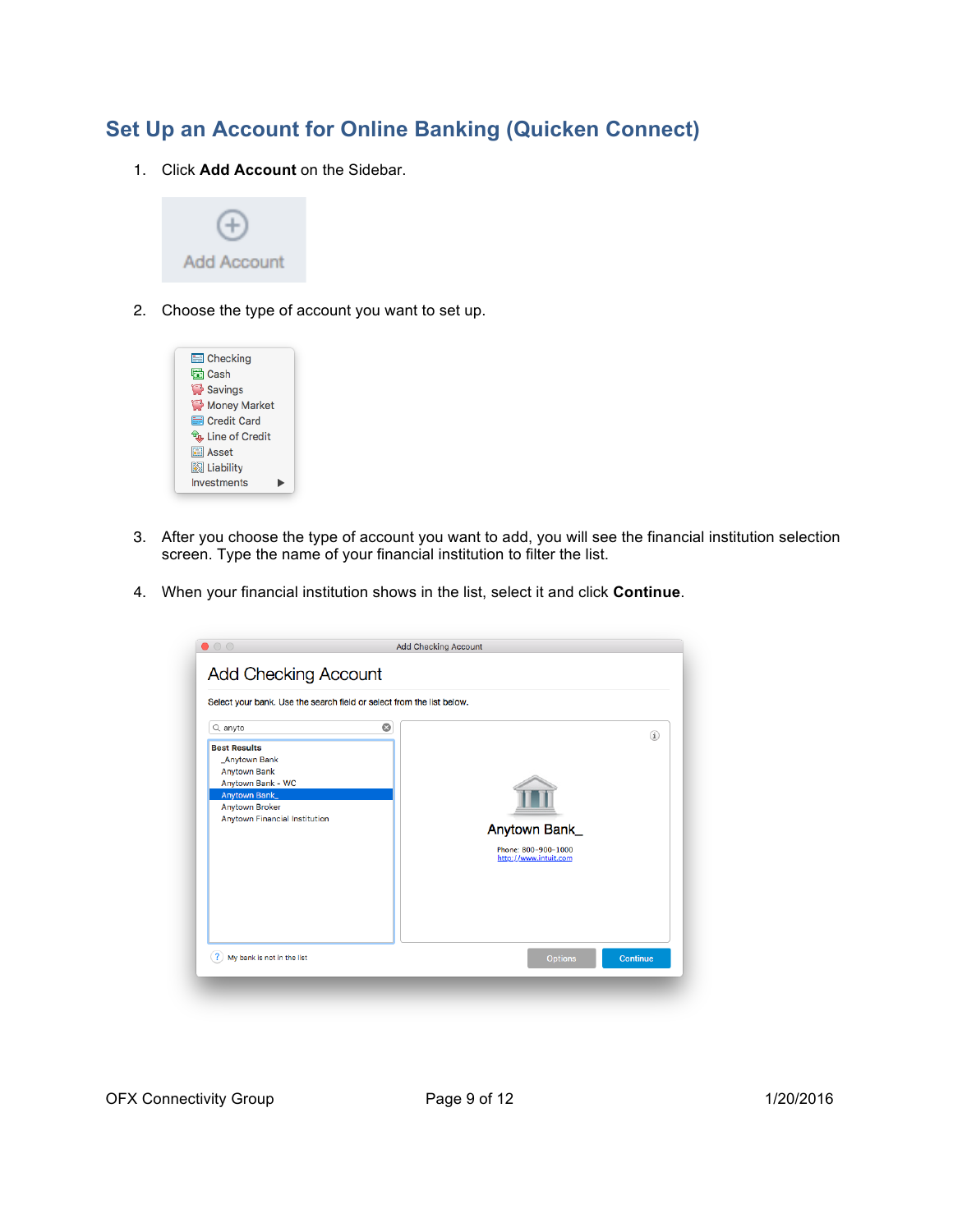#### **IMPORTANT:** Be sure to select the correct financial institution, because some financial institutions may appear more than once. Your connectivity will default to the connectivity your financial institution supports.

5. Quicken will now display a login screen: type your financial institution's online banking login credentials and follow the prompts to add your accounts to Quicken 2016.

| $\bullet\circ\circ$                                                                               | Add Checking Account                      |        |          |
|---------------------------------------------------------------------------------------------------|-------------------------------------------|--------|----------|
|                                                                                                   | Enter Login Information for Anytown Bank_ |        |          |
| This will allow you to connect directly to your bank and download activity.                       |                                           |        |          |
|                                                                                                   |                                           |        |          |
|                                                                                                   |                                           |        |          |
| <b>Customer ID:</b>                                                                               |                                           |        |          |
| Password/PIN:                                                                                     | Add Password to Keychain                  |        |          |
|                                                                                                   |                                           |        |          |
|                                                                                                   |                                           |        |          |
|                                                                                                   |                                           |        |          |
|                                                                                                   |                                           |        |          |
|                                                                                                   |                                           |        |          |
| Protecting your financial information is absolutely<br>critical to us. Learn more about security. |                                           | Cancel | Continue |

NOTE: During the Quicken Connect setup, you might be asked to enter your Multi-Factor Authentication information. This could be a series of security questions, a onetime passcode, etc.

### **Updating Accounts in Quicken 2016 for Mac OS X**

After an account has been set up for online banking, you can update the account with data at any time:

1. Click the update accounts icon in the Sidebar**.**



2. Your accounts and account data will be updated.

OFX Connectivity Group **Page 10 of 12** 1/20/2016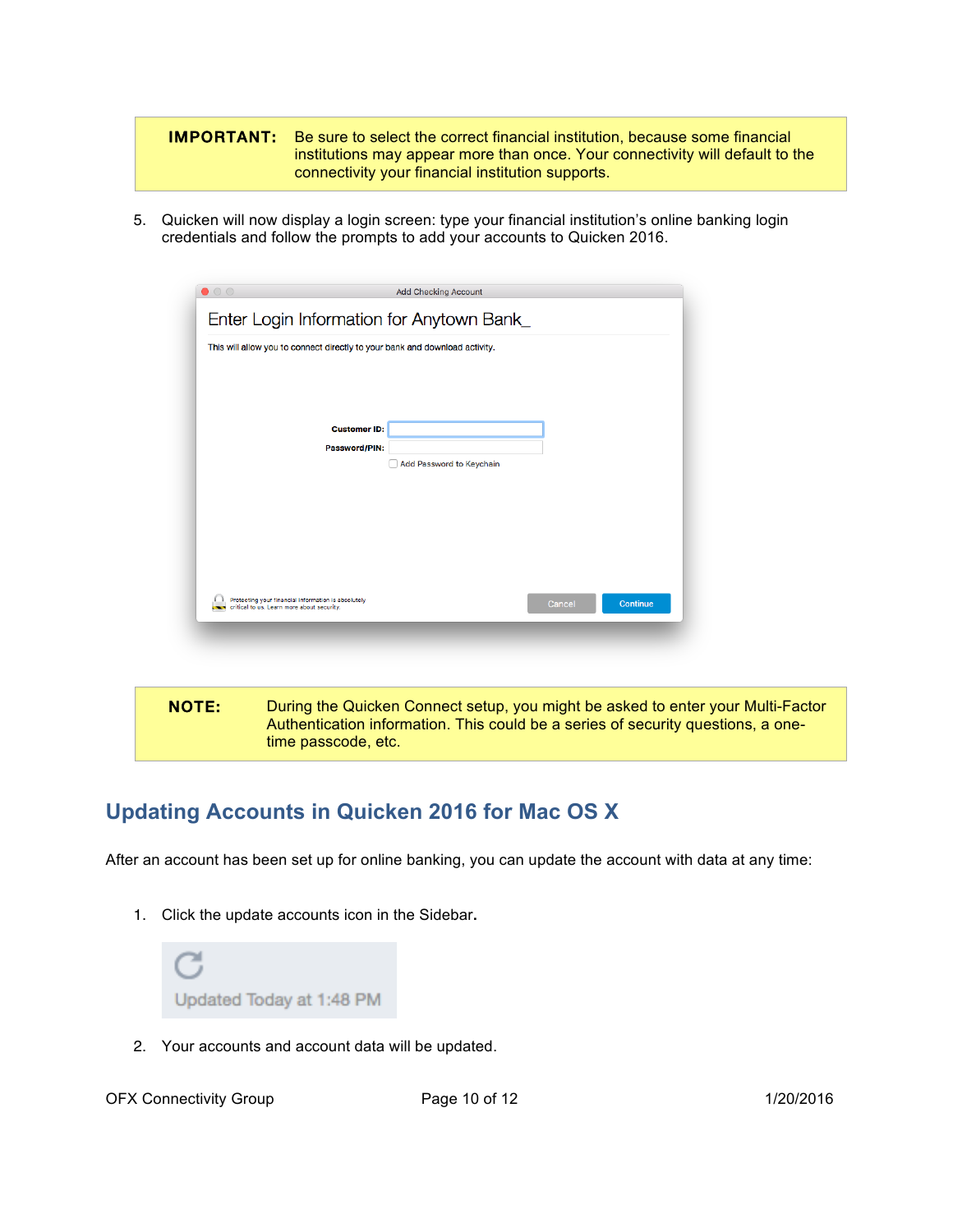## **Set Up Bill Pay (Direct Connect)**

Some financial institutions offer Direct Connect subscribers the ability to send payments directly from within Quicken. If your financial institution offers Bill Pay services, this feature is turned on during the Direct Connect account setup.

NOTE: Contact your financial institution if you have any questions about Bill Pay enrollment processes and capabilities.

#### **Enable Bill Pay**

Sending online payments with Quicken is a fast and easy way to pay your bills. Just add the payment to the Online Payee List once; all Quicken accounts share this list.

- 1. In the Sidebar, click the checking account that you have linked to bill pay at your bank.
- 2. Click Settings at the bottom right corner.



Settings

3. You will see the connection settings for that account.

| At your financial institution |                                        |                 |
|-------------------------------|----------------------------------------|-----------------|
|                               | <b>Downloads</b>                       | Troubleshooting |
|                               | Financial Institution: Anytown Bank    |                 |
|                               | <b>Connection Type: Direct Connect</b> |                 |
|                               | Bill Pay: O On                         |                 |
|                               | Customer ID: rberduck                  |                 |
|                               | Routing Number: 999999995              |                 |
|                               | Account Number: MyChecking1            |                 |
|                               | <b>Change Connection Type</b>          |                 |

4. Connection Type must be Direct Connect to enable Bill Pay; if the Connection method does not show Direct Connect, click Change Connection Type and select Direct Connect.

IMPORTANT: If you don't have the option to choose Direct Connect, contact your financial institution.

If you see Bill Pay with ON (green icon), as shown in the above screenshot, the service is already enabled for this account. Just click Save or Cancel to exit the Settings dialog.

5. If you see Bill Pay with OFF (red icon), you need to enable the service before completing the next Tasks.

OFX Connectivity Group **Page 11 of 12** 1/20/2016